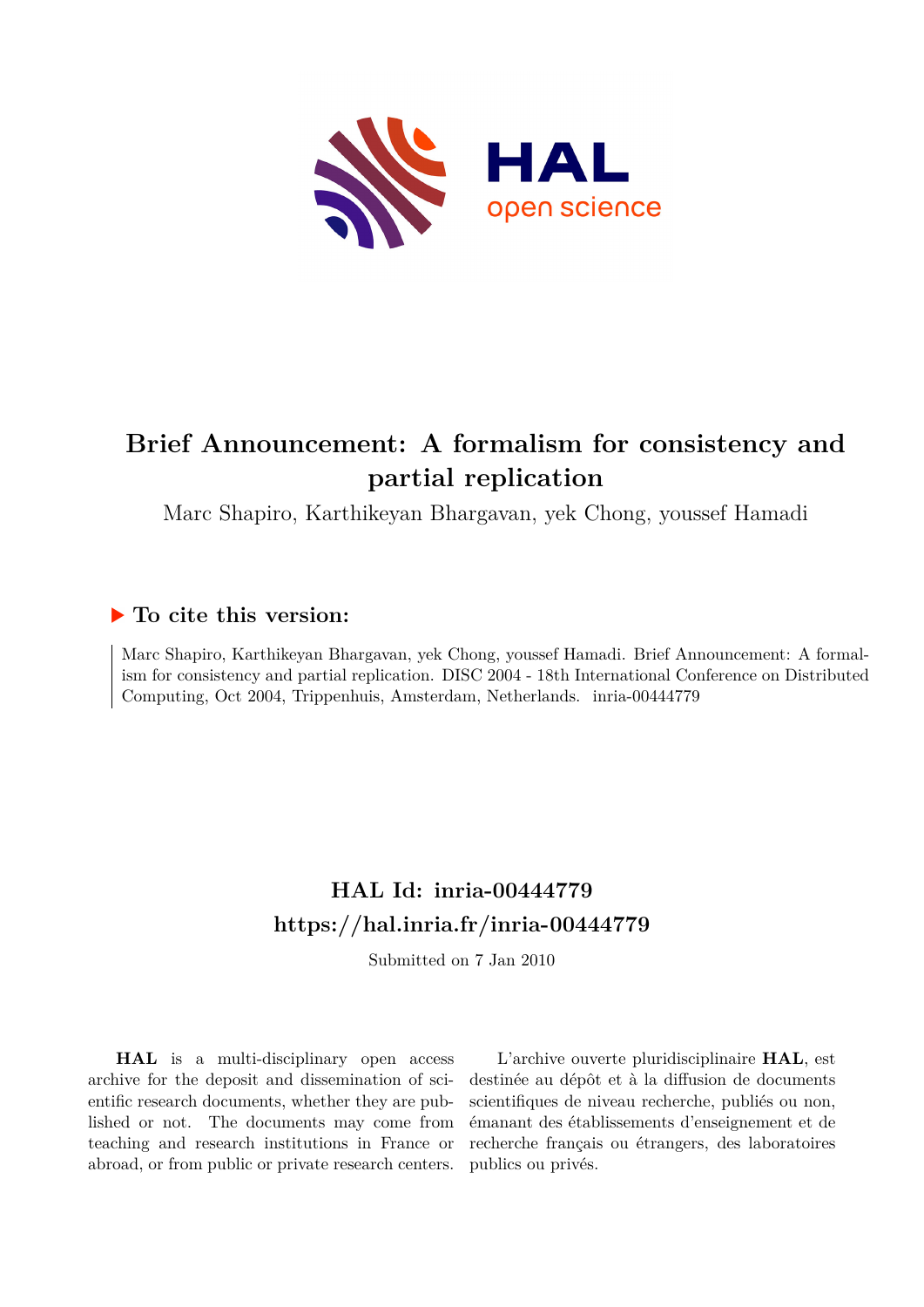## A formalism for consistency and partial replication

Marc Shapiro, Karthikeyan Bhargavan, Yek Chong,<sup>1</sup> Youssef Hamadi Microsoft Research Cambridge

21 June 2004

Technical Report MSR-TR-2004-58

Replication protocols are complex and it is difficult to compare their consistency properties. To this effect, we propose a formalism where a replica executes actions subject to constraints in its local view or multilog. Schedules are selected non-deterministically from the set of sound schedules. This set grows with the number of actions and shrinks as the number of constraints increases. If the size of the set is one, the site has converged; if the size becomes zero, the site has detected an unrecoverable conflict. If every site runs the same schedule, they are consistent. We formalise this intuitive concept of consistency in four different ways, which generalise classical consistency criteria and which expose different aspects of consistency protocols. We prove them equivalent. We provide the first formal definition of consistency for partially replicated data. In general, achieving consistency entails global consensus; we exhibit sufficient conditions for deciding locally and derive a new decentralised protocol. In a separate technical report we prove the consistency of some published consistency protocols; this underscores the deep commonalities between them.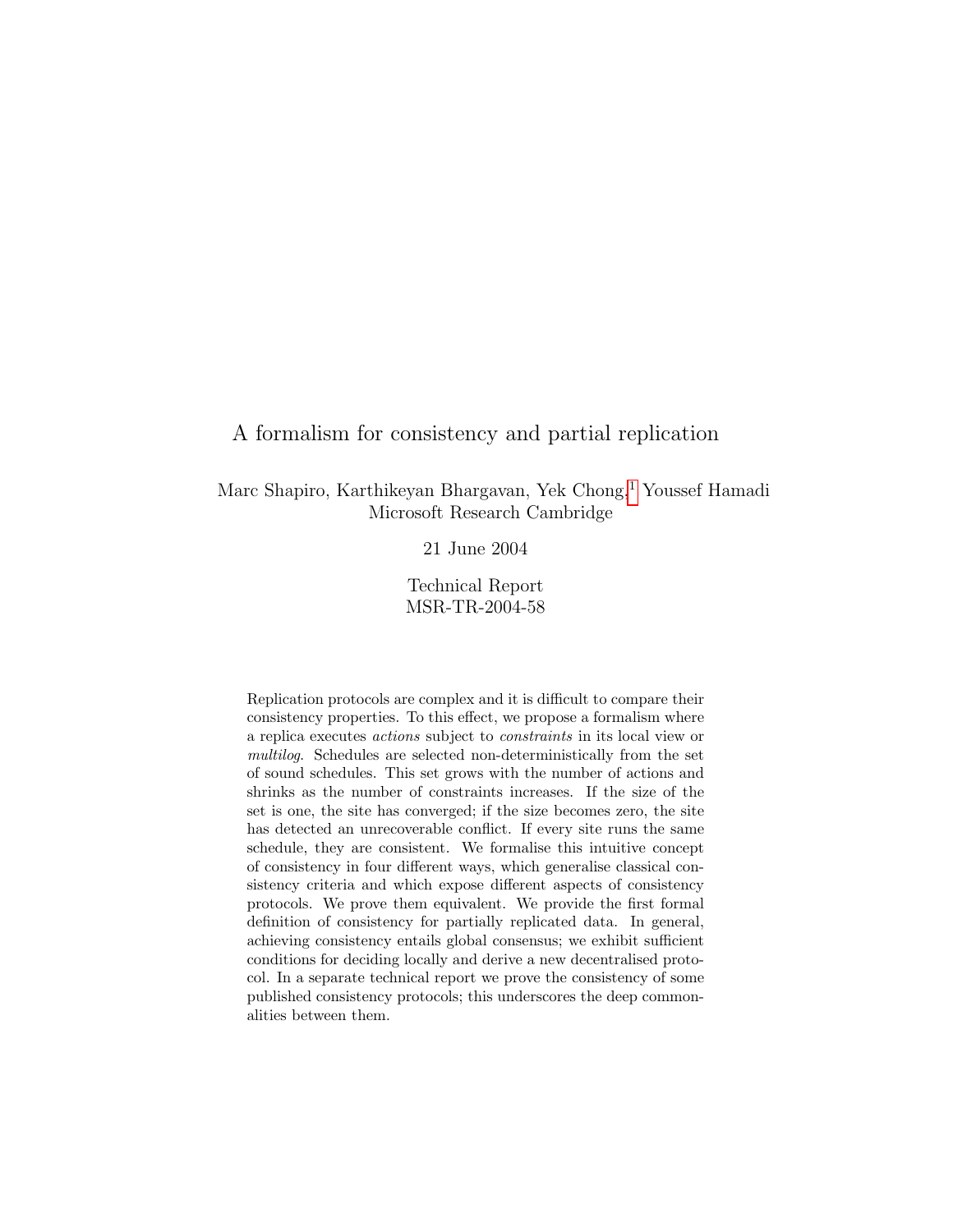Microsoft Research Microsoft Corporation One Microsoft Way Redmond, WA 98052 http://www.research.microsoft.com

 $^{1}$  University of Cambrige Computer Laboratory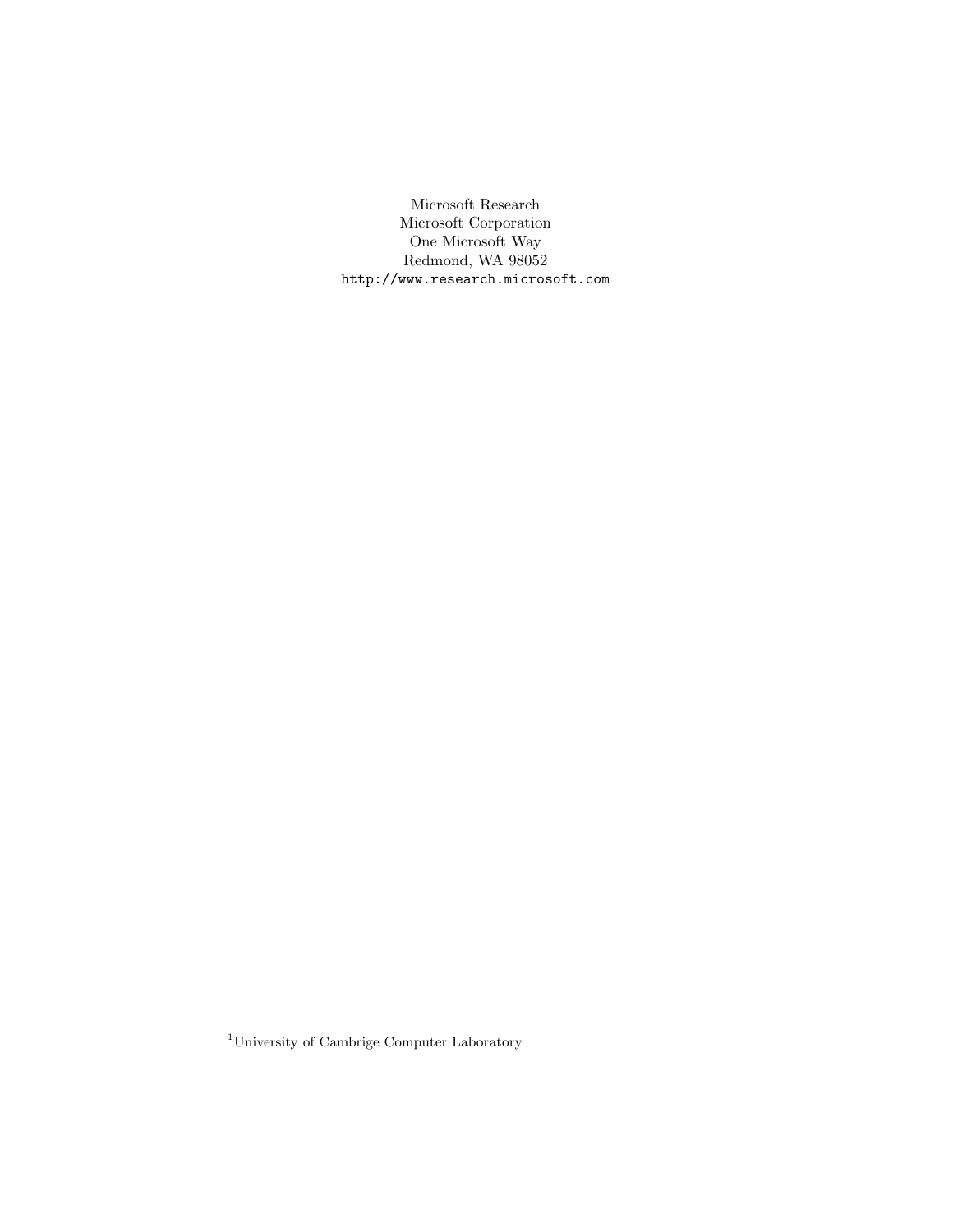## 1 Introduction

Replicating data in a distributed system improves availability at the cost of maintaining consistency, since each site's view may be partial or stale. Although a number of protocols have been proposed to achieve various degrees of consistency [14], we lack a common framework for understanding and comparing them. This paper presents such a framework.

In our model, a replicated system consists of a database, replicated at several sites, and a replication protocol that reacts to an environment consisting of users and the underlying network. Users issue actions to query or update the database. Each site receives these actions in arbitrary order and executes a schedule, a sequence of received actions. The chosen schedule completely determines the state of the replica. Not all schedules are sound, however, since an actions may conflict with another, or causally depend on another, or users may require some actions to occur before others. These relationships between actions can be represented as binary constraints. We introduce a simple language of constraints between actions. These constraints are adequate to encode many kinds of user requirements, application semantics, and protocol decisions.

A replication protocol takes as input a set of actions and constraints, and ensures that, eventually, the schedules executed at all sites satisfy the constraints and are equivalent. This is the well-known notion of eventual consistency. However, eventual consistency says nothing about the intermediate schedules at the replicas. For instance, it allows a site to execute an intermediate schedule that violates some user constraints. Instead, we want the users to be able to read meaningful data from each replica even before the final decision is made.

Hence, we identify three new notions of consistency for replication protocols. The Uniform Local Soundness property ensures only that every intermediate schedule executed at a site satisfies the user constraints. The Mergeability property guarantees that the decisions taken by different sites do not contradict each other. The Common Monotonic Prefix Property guarantees that the schedules picked by sites over time have a monotonically growing prefix. This prefix represents actions that can be safely committed (and even deleted) as they will never be rolled back.

We compare these four different formulations of consistency. We show that under certain liveness conditions, they are all equivalent. These properties guarantee that the intermediate decisions made in a replication protocol are sound, consistent, and stable. While our definitions are for the simple constraint language, these notions are quite general.

We extend the Mergeability conditions to encompass partial replication.

Our formulations clarify that in the general case, consistency entails consensus; however we study sufficient conditions for consistency that can be evaluated locally, and describe a new protocol based on this insight.

The paper proceeds as follows. Section 2 overviews the basic formalism. Section 3 defines and compares consistency properties. We examine partial replication Section 4. Section 5 compares with related work, and we conclude in Section 6 with a summary of contributions and future work.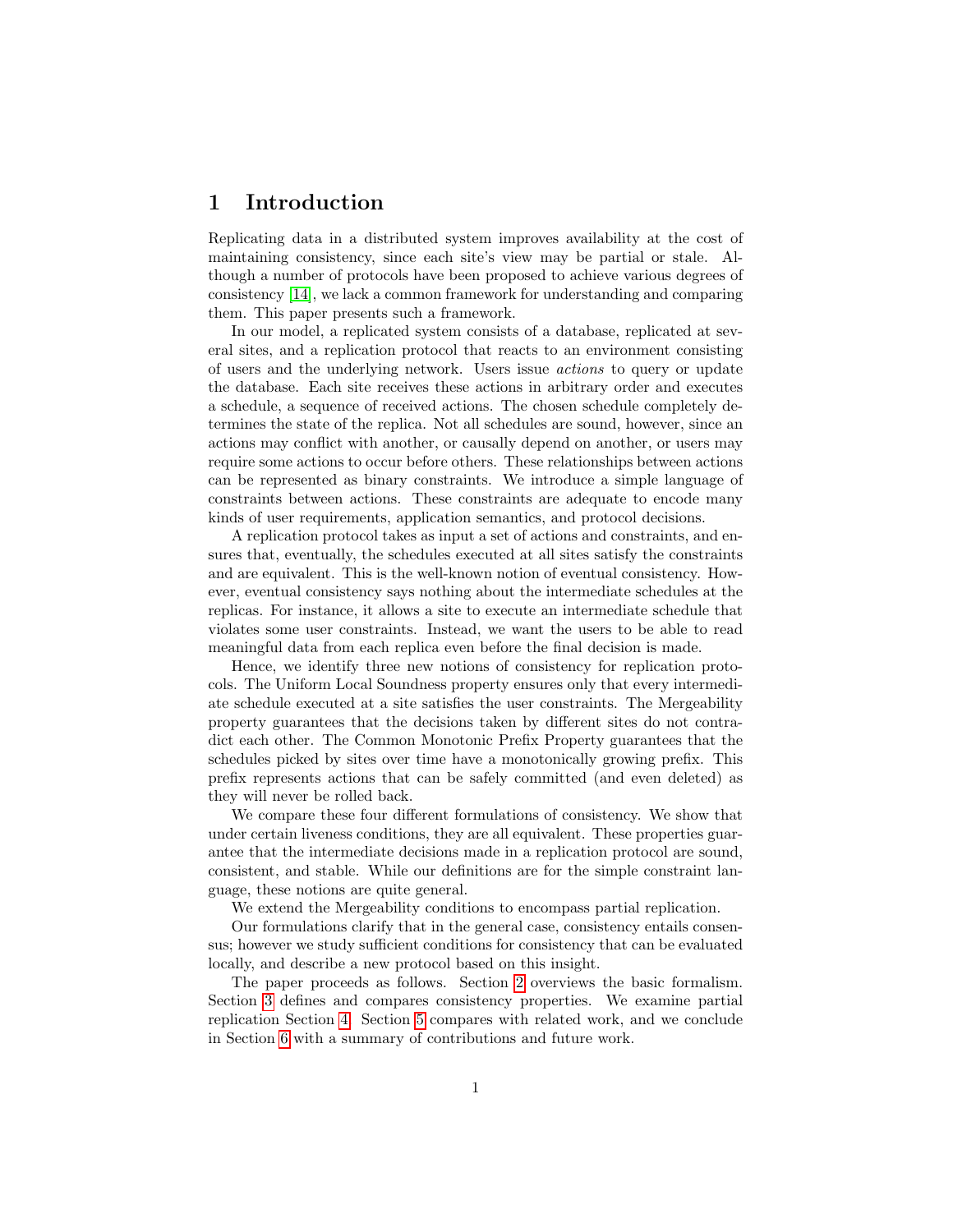A separate technical report [15] provides a complete formal treatment. Here we focus on presenting the intuitions and keep the formalism to a minimum.

## 2 Basic formalism

Each site in a replicated system maintains a local view called  $multip.1$  The current state results from executing a sound (i.e., valid) schedule computed from the multilog. Over time the multilog grows (and conceptually never shrinks) by addition of actions and constraints, either submitted by local clients or received from remote sites. The set of sound schedules grows with the number of actions and shrinks as the number of constraints increases.

#### 2.1 Actions and schedules

Slightly more formally, A is the (finite) set of actions  $INT, \alpha, \beta, \ldots$ . Actions are assumed deterministic but are otherwise uninterpreted. The non-action  $\bar{\alpha}$  is a placeholder with no effect (non-actions will be useful when discussing liveness). Action INIT represents the initial state and has no effect.

A schedule is a non-empty sequence of actions and non-actions, for instance  $S = \text{INT.}\alpha \cdot \overline{\beta} \cdot \gamma$ . In this example,  $\alpha$  is executed (noted  $\alpha \in S$ ), and  $\beta$  is nonexecuted (noted  $\overline{\beta} \in S$ ); all four actions are said scheduled (noted sched( $\alpha$ , S)). A given action may appear only once in a schedule, either as executed or as non-executed. The ordering is noted  $\leq_S$ . Every schedule starts with INIT.

Actions commute unless specified otherwise by the notation  $\alpha \leftrightarrow \beta$  (read "non-commuting"). A non-action commutes with every action and non-action. Two schedules are *equivalent*  $(S_1 \equiv S_2)$  if they execute the same actions, and non-commuting actions execute in the same order.

Commutativity allows us to model a number of real-world cases of schedule equivalence: (i) Classically, actions commute if both are reads, or if they access independent variables. (ii) Overwriting: in some systems an out-of-order write has no effect; then writes effectively commute. For instance in timestamped replication (Last Writer Wins) [14], writing a variable tests whether the write timestamp is greater than the object's; if so the write takes effect, otherwise it is a no-op [15]. (iii) Reconciliation: for instance in Operational Transformation [18, 20], two actions submitted concurrently execute in arbitrary order. The second one to execute is transformed to ignore the effect of the first, in effect rendering them commutative. (iv) Failure or aborts: An action that fails or aborts becomes dead, i.e., appears as a non-action in all schedules, which commutes with all actions.

#### 2.2 Multilogs and sound schedules

Multilog  $M = (K, \rightarrow, \rhd)$  represents a site's view. K is the set of known actions

<sup>1</sup> We call it a multilog and not a log, because it contains actions submitted at several sites and the actions are not ordered.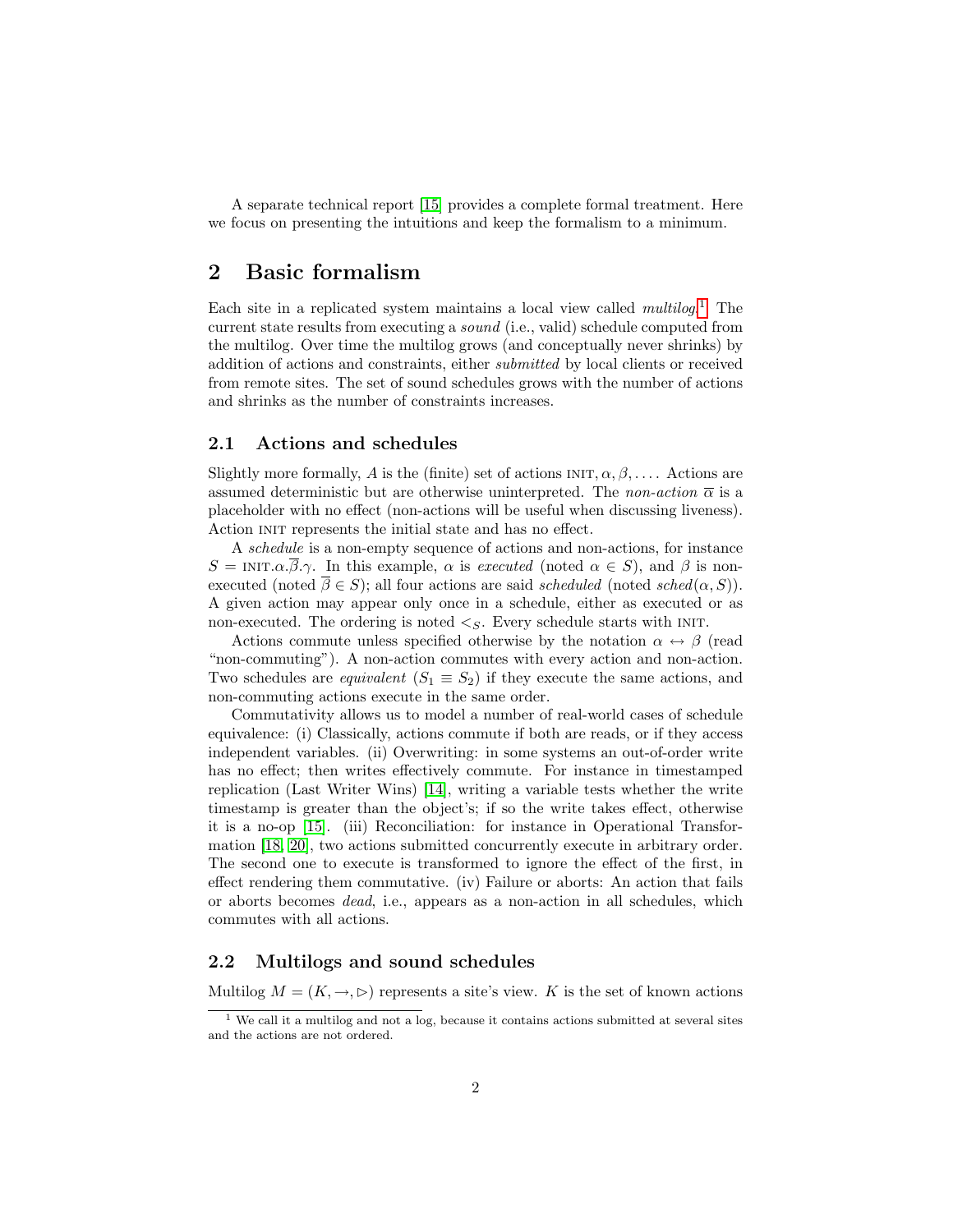

Figure 1: Example constraints.  $\alpha$ ,  $\beta$  and  $\gamma$  form a parcel, an atomic (i.e., all-or-nothing) execution.  $\gamma$  executes only if  $\delta$  also executes.  $\delta$  is causally dependent on  $\epsilon$ .  $\epsilon$  and  $\zeta$  mutually exclude each other. Only two actions out of the three  $\gamma, \theta$  and  $\kappa$  can execute. If both  $\chi$  and  $\kappa$ execute,  $\chi$  comes first.

 $(K \subseteq A);$  → and  $\triangleright$  are the set of known constraints. The relation  $\rightarrow \subseteq A \times A$ (pronounced Before) is not acyclic, nor reflexive, nor transitive. Relation  $\triangleright \subseteq$  $A \times A$  (pronounced MustHave) is transitive and reflexive. By convention, for any action  $\alpha \in A$ , INIT  $\rightarrow \alpha$  and  $\alpha \triangleright$  INIT; this is left implicit in the rest of the paper.

The set of sound schedules of M is noted  $\Sigma(M)$ ; M is said sound if  $\Sigma(M) \neq$ Ø. Schedule S ∈ Σ(M) iff:

- S contains all actions in  $K: \alpha \in K \Rightarrow \operatorname{sched}(\alpha, S)$ .
- Actions that execute in S are ordered by  $\rightarrow : \alpha, \beta \in S \land \alpha \rightarrow \beta \Rightarrow \alpha <_S \beta$ .
- Must Have behaves like implication:  $\alpha \in S \land \alpha \triangleright \beta \Rightarrow \beta \in S$ .

For instance, the multilogs  $M1 = (\{\alpha\}, \emptyset, \{\text{INIT} \triangleright \alpha\})$  and  $M2 = (\{\alpha\}, \{\alpha \rightarrow \alpha\})$  $\alpha$ ,  $\emptyset$ ) are both sound. Their sound schedules are  $\Sigma(M1) = \{NIT \alpha\}$  and  $\Sigma(M2) = \{ \text{INIT} \}.$  Their union  $M3 = (\{\alpha\}, \{\alpha \to \alpha\}, \{\text{INIT} \triangleright \alpha\})$  is not sound. Although it contains a  $\rightarrow$  cycle, multilog  $M = (\{\alpha, \beta\}, \{\alpha \rightarrow \beta, \beta \rightarrow \alpha\}, \emptyset)$  is sound, since  $\Sigma(M4) = \{ \text{INIT}, \text{INIT}.\alpha, \text{INIT}.\beta \}.$ 

This limited constraints language is surprisingly expressive. We have used it to express the semantics of applications as diverse as a shared calendar, a travel reservation system and a replicated file system [11, 16]. For instance if  $\alpha$ creates a directory and  $\beta$  a file in that same directory, the file system submits  $\beta \triangleright \alpha \wedge \alpha \rightarrow \beta$  (causal dependence) along with  $\beta$ .

Constraints are also the language for enforcing some properties of replication protocols. For instance,  $INT\triangleright\alpha$  ensures that  $\alpha$  must execute, and  $\beta \rightarrow \beta$  ensures  $\beta$  may not execute.

Two multilogs are equivalent if they generate the same set of sound schedules.  $M_1 \equiv M_2$  iff  $\Sigma(M_1) = \Sigma(M_2)$ . Hereafter we identify a multilog with its its equivalence class.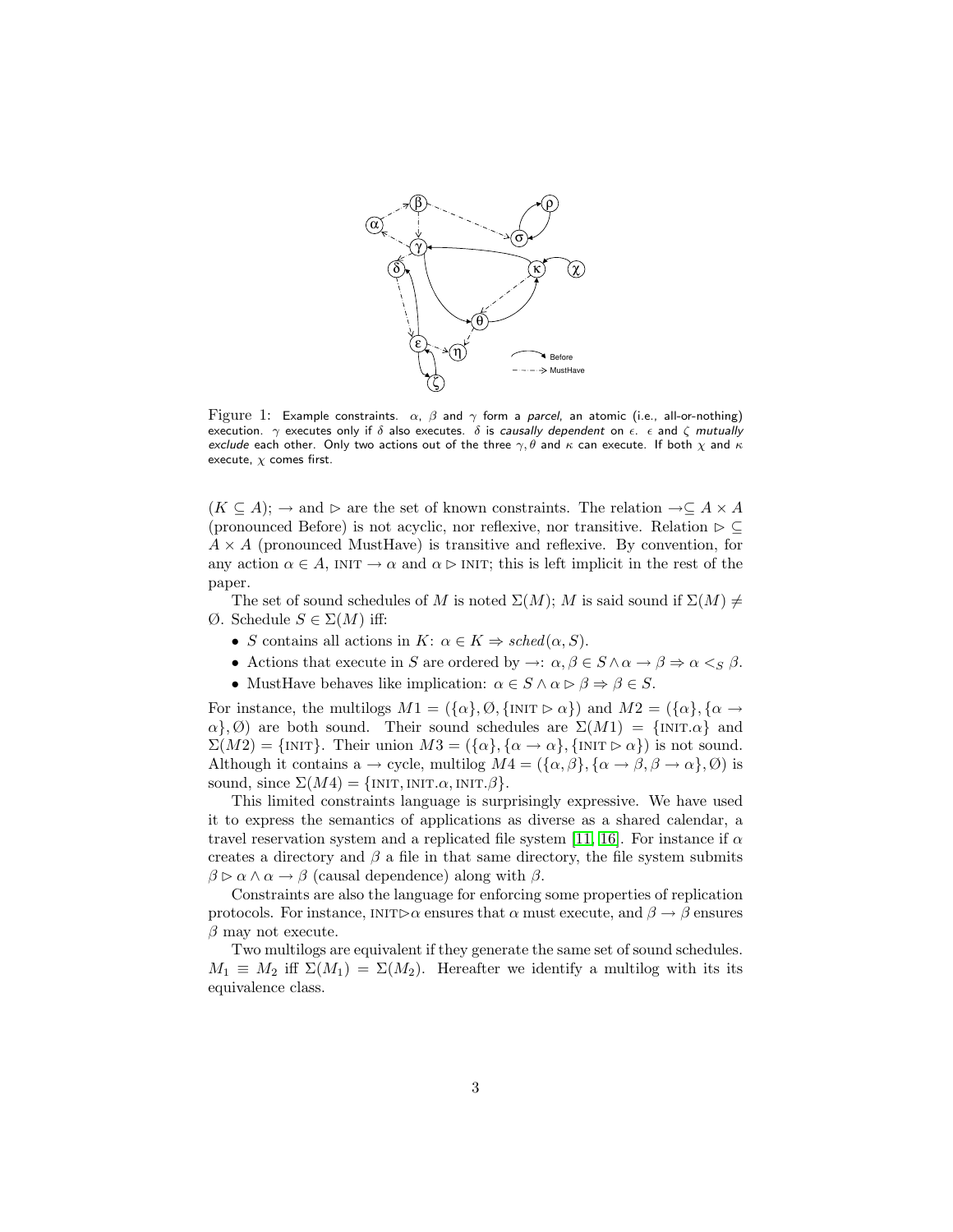#### 2.3 Significant subsets and events of a replication protocol

Execution strategies vary widely between replication protocols: in some, actions execute immediately, in others they are deferred; execution order may be preestablished or computed; actions may roll back. However a protocol would be useless if it did not reach some final decision for every action. We represent decisions as constraints; the following significant subsets capture the possible stages of irrevocable decision:

- Guaranteed actions execute in every schedule.  $Guar(M)$  is the smallest set satisfying: (1) INIT  $\in$  Guar(M). (2)  $\forall \beta \in A$ : If  $\alpha \in$  Guar(M) and  $\alpha \triangleright \beta$  then  $\beta \in Guar(M).$
- Dead actions non-execute in every schedule.  $Dead(M)$  is the smallest set satisfying: (1)  $\forall \alpha \in A : \text{If } \beta_1, \ldots, \beta_m \in \text{Guar}(M)$ , where m is any natural integer, and  $\alpha \to \beta_1 \to \ldots \to \beta_m \to \alpha$ , then  $\alpha \in Dead(M)$ . (2)  $\forall \alpha \in A$ : If  $\beta \in Dead(M)$  and  $\alpha \triangleright \beta$ , then  $\alpha \in Dead(M)$ .
- A serialised action is one that is ordered with respect to all non-commuting actions that execute. Serialised $(M) \stackrel{\text{def}}{=} {\alpha \in A \mid \forall \beta \in A, \alpha \leftrightarrow \beta \Rightarrow \alpha \to \beta \vee \beta \to \alpha}$  $\alpha \vee \beta \in Dead(M)$
- An action is decided once it is either dead, or both guaranteed and serialised.  $Decided(M) \stackrel{\text{def}}{=} \text{Dead}(M) \cup (\text{Guar}(M) \cap \text{Serialised}(M))$
- An action is stable when its effects cannot change, i.e., it is either dead, or it is guaranteed and serialised and all preceding actions are themselves stable. (In practice, stable actions can be pruned from multilogs.)  $Stable(M)$  is the smallest set satisfying: (1) INIT ∈  $Stable(M)$ , (2)  $Dead(M) \subseteq Stable(M)$ , (3) If  $(\alpha \in \text{Guar}(M) \cap \text{Serialised}(M)) \wedge (\forall \beta \in A : \beta \rightarrow \alpha \Rightarrow \beta \in \text{Stable}(M))$  then  $\alpha \in Stable(M).$

Note that if M is sound, every guaranteed action must be known:  $Guar(M) \subseteq$ K. Also note that  $\alpha \to \alpha \Rightarrow \alpha \in Dead(M)$ .

**Theorem 1** M is a sound multilog if and only if no action is both quaranteed and dead:  $\Sigma(M) \neq \emptyset \Leftrightarrow Guard(M) \cap Dead(M) = \emptyset$ .

**Lemma 1** If the relation  $\rightarrow$  is acyclic, then  $Dead(M) = \emptyset$  and M is sound.

## 3 Replication and consistency

We turn to the study of replication. Each site i has its own view  $M_i(t) =$  $(K_i, \rightarrow_i, \rhd_i)(t)$ , evolving over time  $t^2$ .

#### 3.1 Transition rules and site schedules

Every protocol must obey the following transition rule.

Transition Rule 1 (Universal transition rule)  $M_i(t)$  may evolve, between time t to  $t + 1$ , only according to the following legal transitions:

 $2$  For simplicity we assume discrete time and use a global time notation. The theory does not assume that a site can observe the global time.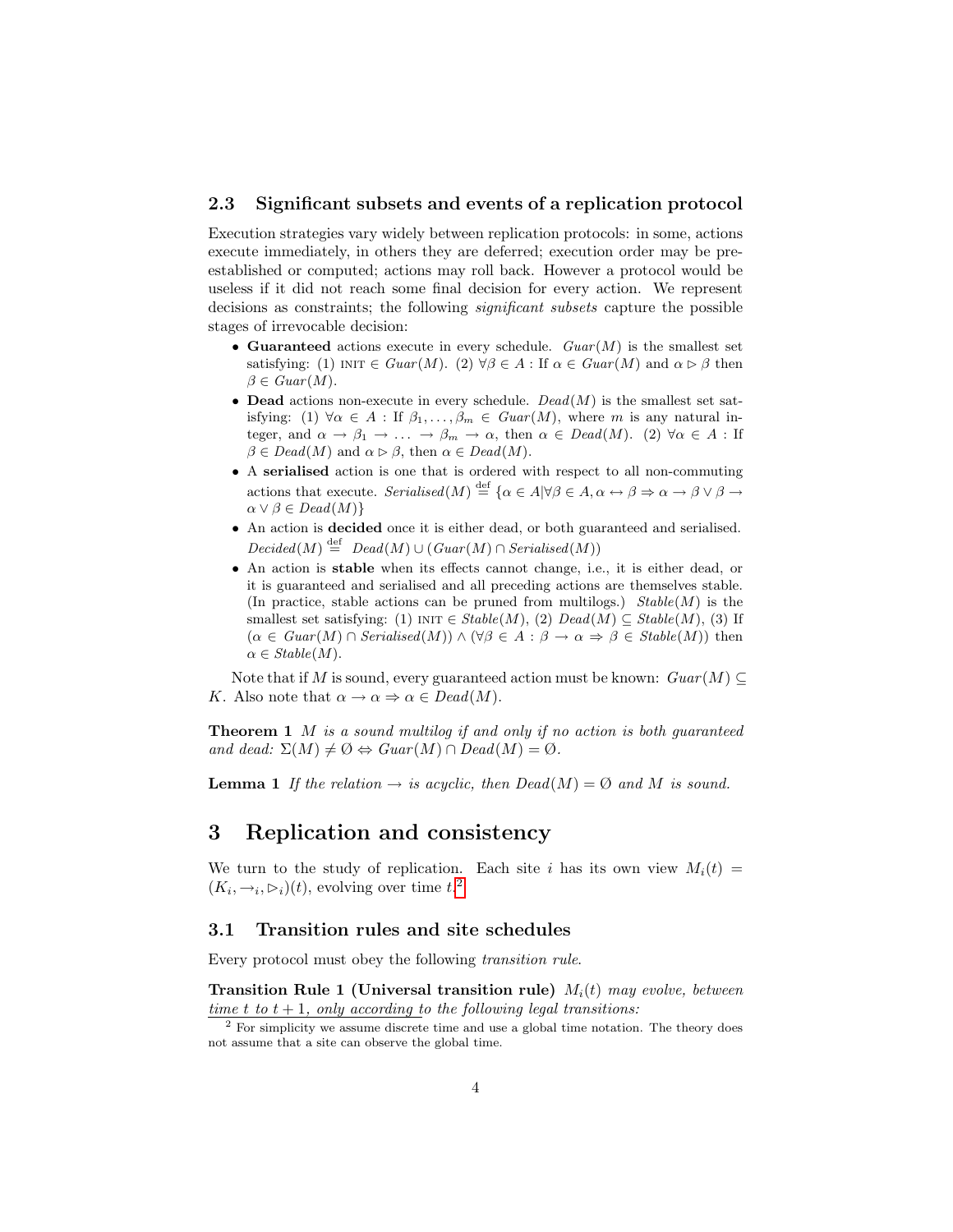- 1. Unchanged:  $M_i(t + 1) = M_i(t)$
- 2. A local client submits new actions or constraints, which are added to  $M_i(t+1)$ .
- 3. Site receives actions or constraints from a remote site multilog, which are added to  $M_i(t+1)$ .

The two last bullets are not always distinguishable, but we will need to separate them when formalising the eventual consistency property (Section 3.4).

Multilogs are monotonically non-shrinking, which implies that the significant subsets of Section 2.3 are non-shrinking, and that an unsound multilog remains unsound forever.

The current state of site i is the result of running a site schedule  $S_i(t) \in$  $\Sigma(M_i(t))$ . If  $|\Sigma(M_i(t))| > 1$  the choice between sound schedules is arbitrary. For instance, for  $M_1(1) = (\{\alpha, \beta\}, \emptyset, \emptyset)$  any of the sound schedules INIT, INIT. $\alpha$ , INIT. $\beta$ , INIT. $\alpha$ . $\beta$ and INIT. $\beta.\alpha$  is a valid choice for  $S_1(1)$ . Adding constraints  $\alpha \to \beta$  and  $\beta \triangleright \alpha$  at time 2,  $S_1(2)$  can be any of  $\{INT, INT. \alpha, INT. \alpha, \beta\}$ . If at time 3 the constraint INIT  $\triangleright \beta$  is added, the only possibility for  $S_1(3)$  is INIT. $\alpha.\beta$ . At this point, it would be unsound to add  $\beta \rightarrow \alpha$ .

A specific protocol may have additional transition rules. As an example, let us encode a linearisable protocol  $[9]$ , i.e., where an action takes effect at some instant in time, and actions execute in taking-effect order. Let us identify the time an action is submitted with when it takes effect. The following transition rule (which assumes a global clock) orders previously-submitted actions before it, and unsubmitted actions afterwards. "Only one action can be submitted per value of t. If  $\alpha$  is submitted at time t, then for any action  $\beta \neq \alpha$ : if  $\beta \in \bigcup_j K_j(t-1)$  then  $\beta \to \alpha$ , otherwise  $\alpha \to \beta$ ."

A replicated system based on pessimistic concurrency control, or pessimistic system, has transition rules that ensure that at every site and every time  $S_i(t)$ is a prefix of  $S_i(t+1)$ . Otherwise the system is said *optimistic*.

#### 3.2 Eventual decision

As mentioned earlier, useful protocols make irrevocable decisions for every action. We formalise this as a liveness property.

Property 1 (Eventual Decision) A replicated system has the Eventual Decision (ED) property iff every submitted action is eventually decided:  $\alpha \in K_i(t) \Rightarrow$  $\exists t' : \alpha \in Decided(M_i(t'))$ .

Note that the ED property is local to site  $i$ . ED does not preclude the trivial implementation that makes every action dead; this would be difficult to rule out formally, since actions might fail.

ED implies that every action eventually becomes stable [15].

#### 3.3 Common Monotonic Strong Prefix (CMSP)

Intuitively, if all sites execute the same schedule then the system is consistent [10]. But this does not work for optimistic protocols where  $S_i(t)$  is not nec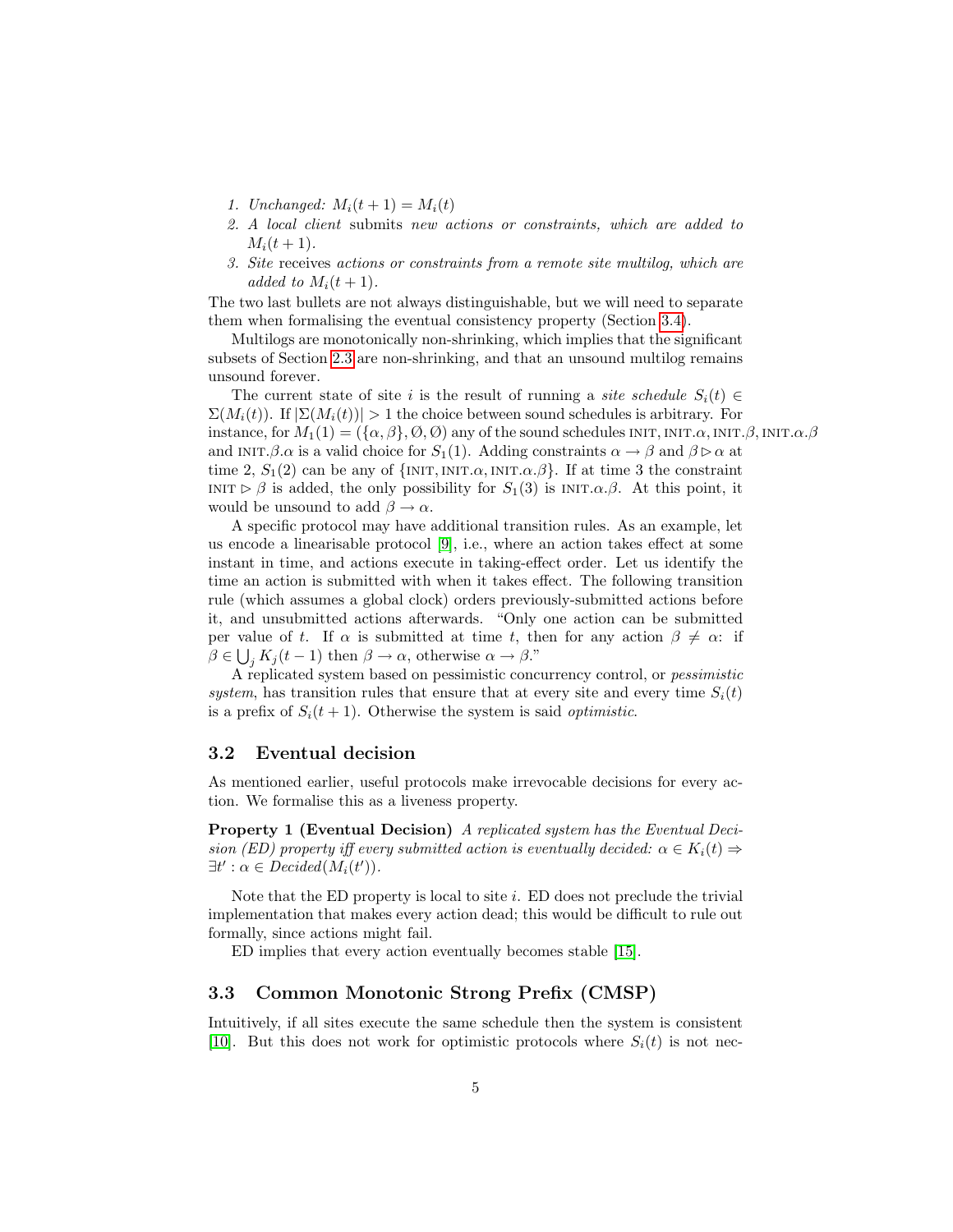essarily a prefix of  $S_i(t + 1)$ . However, even in optimistic systems, we expect all schedules to have a same (up to equivalence) common stable prefix. We formalise this concept as our first definition of consistency.

We say that a schedule P is a prefix of schedule S, written  $P \ll S$ , if  $S \equiv S'$ where  $S'$  is a schedule of the form  $P.Q$  for some sequence of actions  $Q$ .

**Property 2** A replicated system  $M_i(t)$  (i varying over sites, t over time) satisfies the CMSP Property if there exists a function  $\pi(i, t)$  such that:

- 1. π is a prefix of all sound schedules:  $S \in \Sigma(M_i(t)) \Rightarrow \pi(i, t) \ll S$ .
- 2. The prefix is equivalent at all sites:  $\pi(i, t) \equiv \pi(j, t)$
- 3. The prefix is monotonically non-shrinking over time:  $t < t' \implies \pi(i, t) \ll \pi(i, t')$
- 4. Every known action eventually reaches the prefix:  $\alpha \in K_i(t) \implies \exists t'$ :  $sched(\alpha, \pi(i, t'))$

We show that the actions in a monotonic strong prefix are stable, and that stable actions form a strong monotonic prefix [15].

#### 3.4 Eventual consistency

Another classical property is Eventual Consistency, which has been used to argue informally about the correctness of optimistic systems such as Grapevine [2] or Bayou [19]. This will be our second definition of consistency.

Property 3 A system is Eventually Consistent if, if every client stops submitting, and submitted actions are decided, then eventually every site will reach the same sound final value:

$$
\exists T : \forall i, t > T \Rightarrow \text{The transition of Bullet 2 of Rule 1 does not fire at } i
$$
\n
$$
\implies
$$
\n
$$
\exists T', \forall t', t'', i, j : t' > T' \land t'' > T' \land S_i(t') \in \Sigma(M_i(t')) \land S_j(t'') \in \Sigma(M_j(t''))
$$
\n
$$
\implies S_i(t') \equiv S_j(t'')
$$

The two definitions are equivalent:

**Theorem 2** If every client stops submitting, then a replicated system that satisfies the Eventual Consistency property if and only if it satisfies the CMSP property.

Since this is a central result, we provide a sketch of the proof.

 $EC \Rightarrow CMSP:$  Assume Eventual Consistency (EC); if clients stop submitting, by some time T, the final state at site i is  $S_i(T) \in \Sigma(M_i(t))$ . By EC, for all i, j,  $t', t'' > T$ ,  $S_i(t') \equiv S_j(t'')$ . The following function satisfies CMSP:  $\pi(i,t) = \begin{cases} \text{INT} & \text{for } t < T \\ \frac{C}{T} & \text{for } t > T \end{cases}$ 

 $S_i(T)$  for  $t \geq T$ 

**CMSP**  $\Rightarrow$  **EC:** Assume the CMSP Property. Every action is eventually stable, hence eventually decided. Suppose that the client at site  $i$  stops submitting at time  $t_i$ . By time  $T_0 = \max_i(t_i)$  all clients have stopped submitting. Let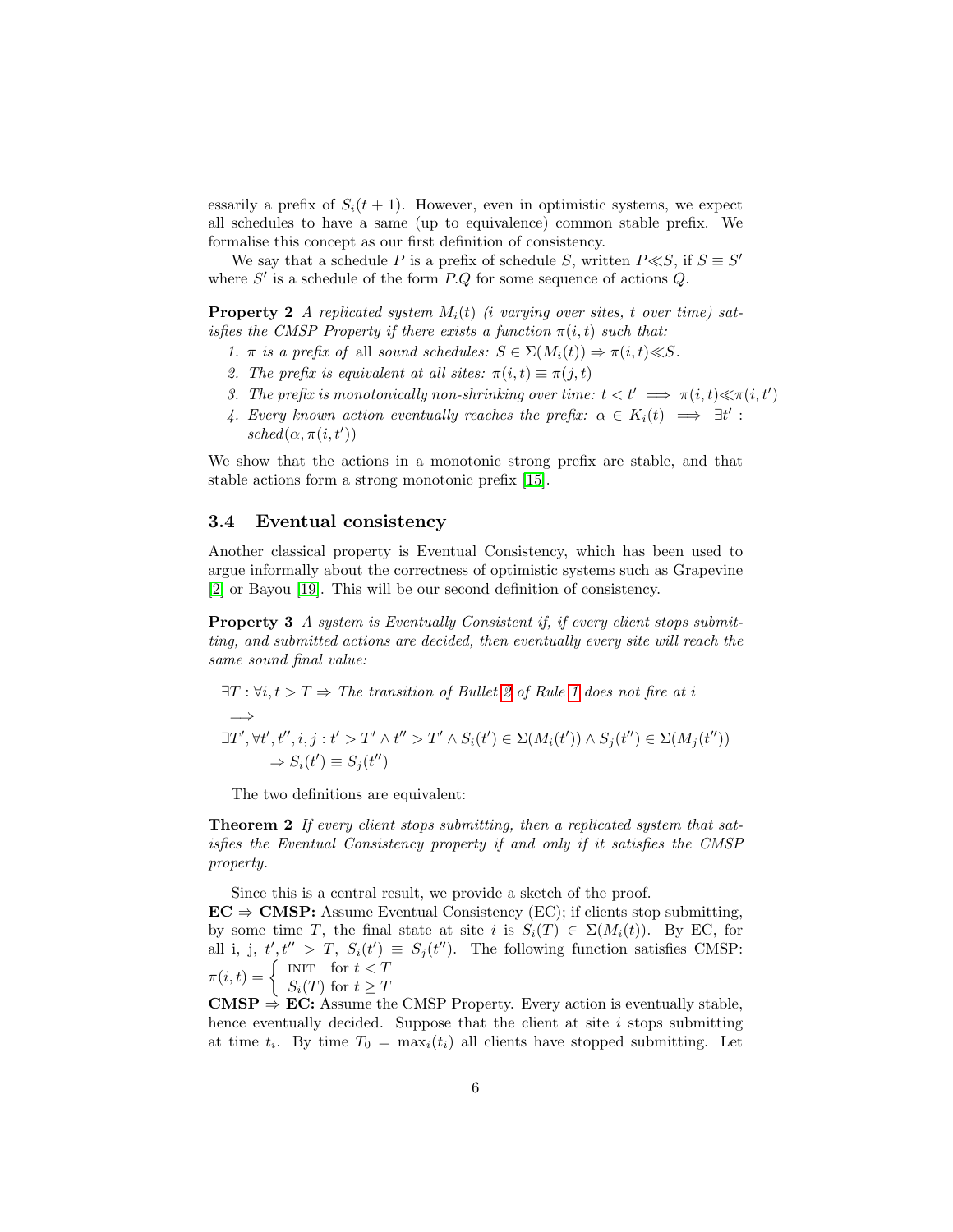$A' = \bigcup_j K_j(T_0)$ . According to the CMSP Property, there is a time where every action in A' is in the prefix:  $\forall \alpha \in A', \exists t_i' : \text{sched}(\alpha, \pi(i, t_i')).$  Assume sound site-multilogs; there exists sound site-schedules. Since no new actions are submitted,  $A'$  does not change, and the prefix covers the whole site-schedule:  $S_i(t'_i) \equiv \pi(i, t'_i)$ . According CMSP, all prefixes are equivalent; by time  $T' =$  $\max_k t'_k$  the prefix covers the whole site-schedule at every site; hence the siteschedules are mutually equivalent:  $\forall i, j : t' > T', t'' > T' \Rightarrow S_i(t') \equiv \pi(i, t') \equiv$  $\pi(j, t'') \equiv S_j (t'')$ . QED.

#### 3.5 Mergeability

The Mergeability property captures the intuition that sites should not contradict one another. It says that a hypothetical omniscient observer that could see all sites over all time would not see anything wrong. This is our third definition of consistency.

Property 4 (Mergeability) A system has the Mergeability property if, given any arbitrary collection of sites  $i, i', i'' \dots$  and any arbitrary collection of times  $t, t', t'' \dots : M_i(t) \cup M_{i'}(t') \cup M_{i''}(t'') \dots$  is sound.

Sites may not (even at different times) take mutually unsound decisions. This is easy to ensure in a centralised system, but not in a distributed one. For instance, consider Site 1 has multilog  $({\alpha}, \emptyset, {\{N\} \mid N} \cap \alpha)$  and Site 2 has multilog  $({\alpha}, {\alpha} \rightarrow {\alpha}, {\beta})$ . They are both sound but not mergeable, as their union  $({\{\alpha\}, {\{\alpha \rightarrow \alpha\}, {\{\text{INIT} \triangleright \alpha\}}})$  is not sound.

Mergeability is equivalent to the two previous definitions.

**Theorem 3** If every client stops submitting, then a replicated system satisfies Eventual Consistency if and only if it satisfies the Mergeability, Eventual Decision and Eventual Propagation properties.

The proof is omitted; we refer the interested reader to our technical report [15], which also shows that mergeability subsumes serialisability.

#### 3.6 Uniform local soundness

If we strengthen the liveness condition so that every submitted action is eventually received everywhere, then every site becomes an omniscient observer. Then Mergeability reduces to the following Uniform Local Soundness (ULS) property, i.e., multilogs are sound at all times:  $\forall i, t : \Sigma(M_i(t)) \neq \emptyset$ . This is our fourth definition of consistency.

Theorem 4 Assuming the Eventual Decision property and that every action submitted at some site is eventually received at all other sites, a system satisfies Uniform Local Soundness and Eventual Constraint Propagation if and only if it satisfies Mergeability.

In conclusion, our four different formulations of consistency are equivalent (under strong liveness conditions).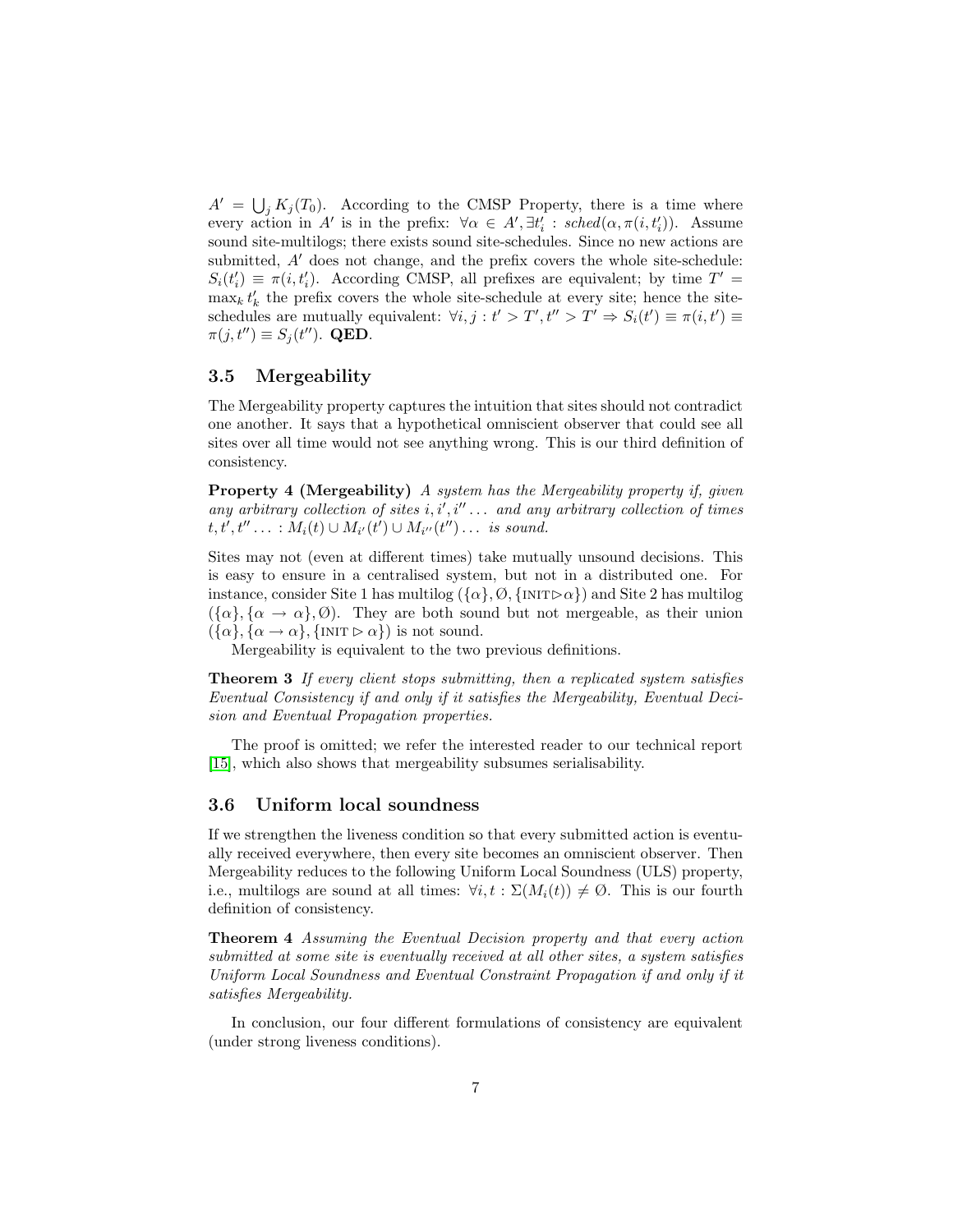



Figure 2: The system of Figure 1 partitioned into three islands.

Figure 3: An execution of the Chong-Hamadi algorithm, proceeding from  $\eta$  upwards: greyed actions are dead, the others guaranteed. ( $\alpha$ deleted from Figure 1 and layout rearranged.)



 $\rm{Figure\ 4:}$  Partial replication of the system of Figure 2. Site 1 replicates islands  $A^1$  and  $A^2.$ Site 2 replicates islands  $A^2$  and  $A^3$  but has not yet received action  $\kappa$ . Site 3 only replicates  $A^2$ . None of the sites has yet received constraint  $\gamma \to \theta$ .

#### 3.7 Sufficient safety conditions

Consistency imposes agreement between all sites, which in the general case entails a consensus. Mergeability would require a consensus "vertically" between sites to to make an action dead or guaranteed. Soundness would require consensus "horizontally" between actions for consistency with their constraints. Yet some practical protocols manage without this complexity; how is this, and can their approach be generalised?

Consider "last-writer wins" timestamped replication. We argued in Section 2.1 that all its actions commute. The  $\rightarrow$  graph is empty, hence vacuously acyclic, hence multilogs are sound. Every action is guaranteed, hence decided, and is stable immediately when submitted. This explains why consensus is not needed.

The ESDS protocol [7] assumes that  $\rightarrow$  is acyclic and that every action is guaranteed. However, actions do not commute, and ESDS requires a distributed consensus for serialisation.

Many systems centralise consensus at a primary site. Bayou [19] partitions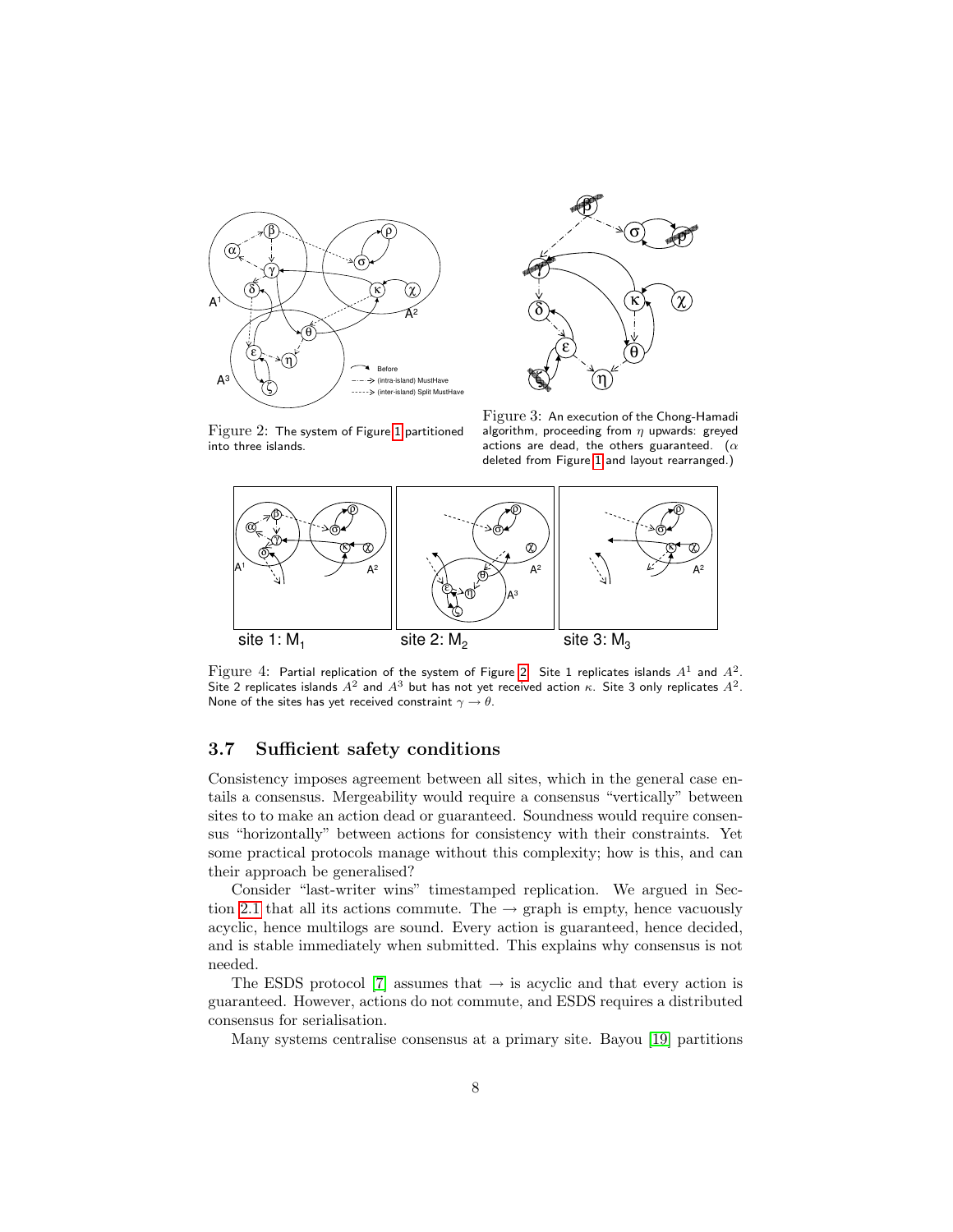the data into independent databases, each with its own primary site. Primaries implement consensus for their own actions. Between databases, Bayou assumes commutative actions and absence of constraints, so there is no need for horizontal consensus between different primaries.

If the constraint graph has some well-behaved properties, the horizontal decisions can be safely decentralised; later we will derive an efficient decision protocol from the following observations. Consider for instance an action  $\alpha$  that is involved in a single constraint  $\alpha \triangleright \beta$ : then it is always safe to make  $\alpha$  dead, regardless of the decision for  $\beta$ . Conversely, if  $\alpha$  is only involved in  $\gamma \triangleright \alpha$ , it is always safe to make  $\alpha$  guaranteed, regardless of  $\gamma$ . This can be generalised to any acyclic  $\triangleright$  graph. Taking the example of a chain  $\alpha_1 \triangleright ... \triangleright \alpha_n$  it is safe to either: make  $\alpha_1$  dead, then move on to  $\alpha_2$ , left to right; or make  $\alpha_n$  guaranteed, then move on to  $\alpha_{n-1}$ , right to left (it is better to guarantee, so the right-left direction is generally preferable).

The decision regarding each  $\alpha_i$  must consider  $\rightarrow$  constraints. If  $\alpha_i$  is not part of a  $\rightarrow$  cycle, the decision may be either guarantee or make dead (although guaranteeing is preferable). If it is part of  $a \rightarrow cycle$ , and all other actions in the cycle are guaranteed, the only sound decision is to make  $\alpha_i$  dead; otherwise either decision is allowed.

Such local decisions may be sub-optimal. To ensure optimality, viz., that the smallest possible number of actions is made dead, it is necessary to consider the whole graph as in IceCube [11].

## 4 Partial replication

Up to now we assumed that all data is replicated at every site. Let us now consider partial replication: shared data is partitioned into  $n$  disjoint *databases*  $D^1, \ldots, D^n$ , and we allow a site to replicate an arbitrary subset of the databases (as long as every database is present on at least one site).

Note  $A^i$  the set of actions operating on database  $D^i$ . Let us assume that each action operates on a single database;<sup>3</sup> then actions are partitioned by  $A = A^1 \uplus \ldots \uplus A^n$ . A site replicating  $D^i$  should receive submitted actions that are in  $A^i$ , and the constraints that involve such actions. It does not need to receive actions or constraints for databases it does not replicate. Such a system obviously violates the Common Monotonic Strong Prefix, Eventual Consistency and Uniform Local Soundness properties.

However, Mergeability remains meaningful. Its intuitive meaning is that a hypothetical omniscient observer would see that sites do not contradict each other. Eventual Decision ensures that progress is made.

Property 5 (Consistency in the presence of partial replication) A distributed system with partial replication is consistent iff it satisfies the Mergeability and Eventual Decision properties.

 $\overline{\text{3 An}}$  application that operates on several databases submits multiple actions connected by appropriate constraints; see the formalisation of transactions in our technical report [15].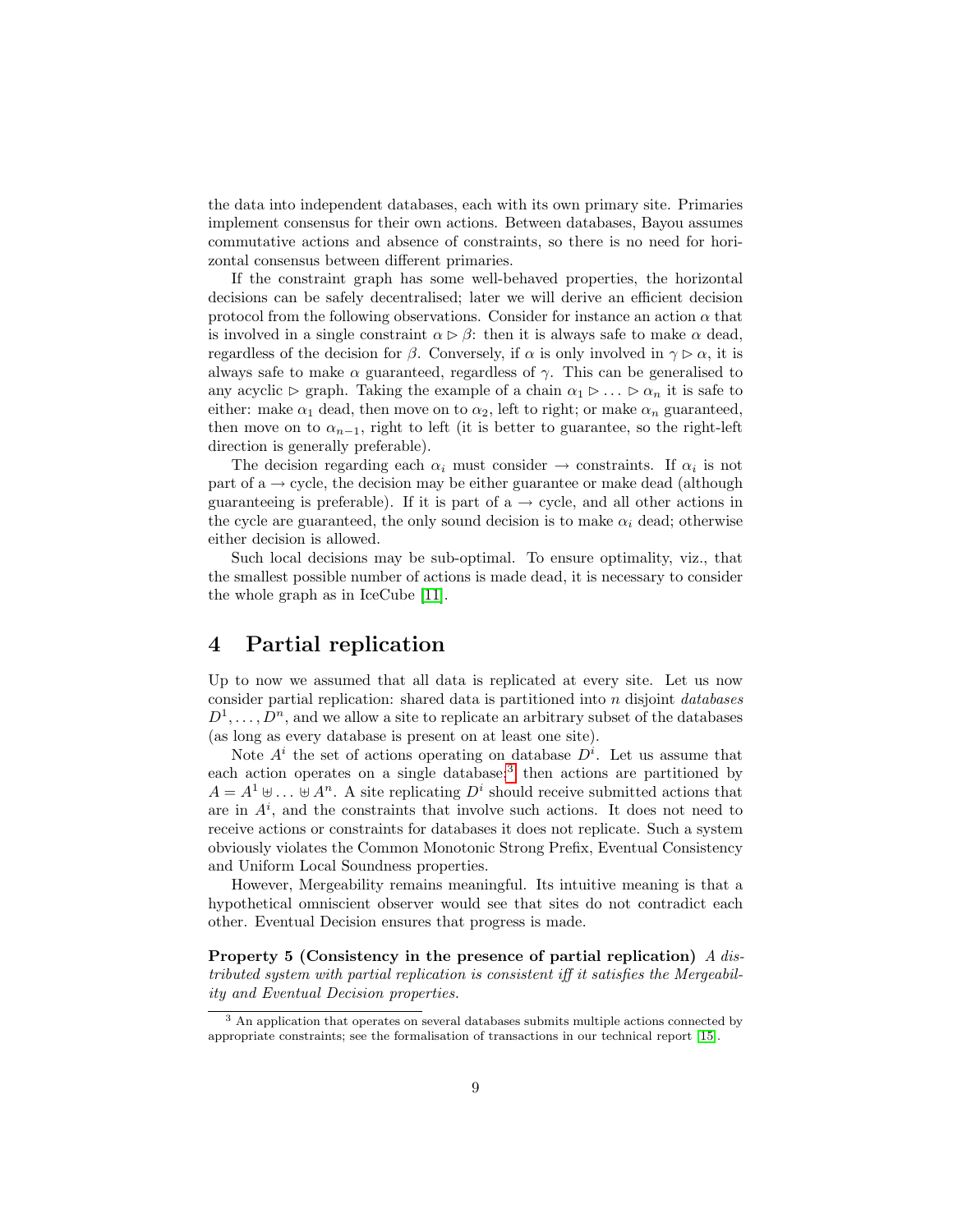Unfortunately  $\triangleright$  is not adequate for partial replication, because if  $\alpha \triangleright \beta$ , then a site that executes  $\alpha$  must also know  $\beta$ . Therefore we define a version that is "remotable" across islands, Split MustHave, noted  $\mathcal{B} \subseteq A \times A$  as follows. For any two actions  $\alpha \in A^d$  and  $\beta \in A^{d'}$ , and for any site i and time t:

$$
\alpha \triangleright \beta \stackrel{\text{def}}{=} \left\{ \begin{array}{l} \text{If } \{d, d'\} \subseteq \mathit{Islands}_i : \forall S \in \Sigma(M_i(t)), \alpha \in S \Rightarrow \beta \in S \\ \text{Otherwise: } \exists i' : \alpha \in \mathit{Guar}(M_i(t)) \Rightarrow \beta \in \mathit{Guar}(M_{i'}(t)) \end{array} \right.
$$

Practically, site *i* may guarantee  $\alpha$  after it receives a message from *i'* that  $\beta$  is guaranteed.

All the results seen so far remain true when replacing  $\triangleright$  with  $\mathbb{D}$ .

#### 4.1 A decentralised decision algorithm

It is desirable to reach decisions for each database independently, as in Bayou, but nonetheless allow constraints across islands, for instance multi-database parcels. To simplify we assume that vertical consensus is centralised at a primary for each database. We wish to decentralise the horizontal agreement. We derive a new, practical algorithm for this from the sufficient conditions of Section 3.7. The algorithm, previously unpublished, is due to Chong and Hamadi [3].

We make some assumptions about actions and the constraint graph. Because database partitions are independent, any  $\leftrightarrow$  relation is internal to an island. In practice, constraints are mainly due to the standard relations shown in Figure 1: parcel, causal dependence or mutual exclusion. Causal dependence is acyclic by construction. Parcels across islands will cause problems, but we assume they are rare. Similarly, inter-island  $\rightarrow$  cycles are rare.

Given the above assumptions, it is likely that the  $\mathbb{B}$  graph is acyclic. Then we can translate the procedure of Section 3.7 into the following algorithm, illustrated in Figure 3. Given any chain  $\alpha_n \gg \ldots \gg \alpha_1 \gg \alpha_0$ , the algorithm starts from the maximal element  $\alpha_0$  and works back to the minimal element.<sup>4</sup> Given some arbitrary pair  $\alpha \gg \beta$  where both  $\alpha$  and  $\beta$  are undecided, the primary for β decides first. If β is part of a cycle of  $\rightarrow$  and all other actions in the cycle are guaranteed, then make it dead, otherwise guarantee it. The decision is sent to the primary of  $\alpha$ ; if  $\beta$  is dead then  $\alpha$  is made dead. Otherwise, decide for  $\alpha$  according to  $\rightarrow$  cycles and to intra-island constraints. The algorithm continues as long as there remains an undecided target of a  $\mathbb{B}$ . Guaranteed actions related  $by \rightarrow$  execute in that order, otherwise order is arbitrary. The algorithm terminates and maintains soundness, since it makes only safe unilateral decisions. Information flows in the opposite direction of the  $\mathbb{B}$  graph, and no consensus is needed to decide.

In some applications,  $a \rightarrow cycle$  may occasionally span islands. Then, the implementation must be careful to avoid concurrently guaranteeing the two last actions in a cycle, by ordering primaries (e.g., by IP address).

The full version of the algorithm (to be published separately) tolerates occasional cycles of  $\gg$ , which require a localised consensus.

<sup>&</sup>lt;sup>4</sup> An action unrelated to any other by  $\gg$  is considered a chain of length 0.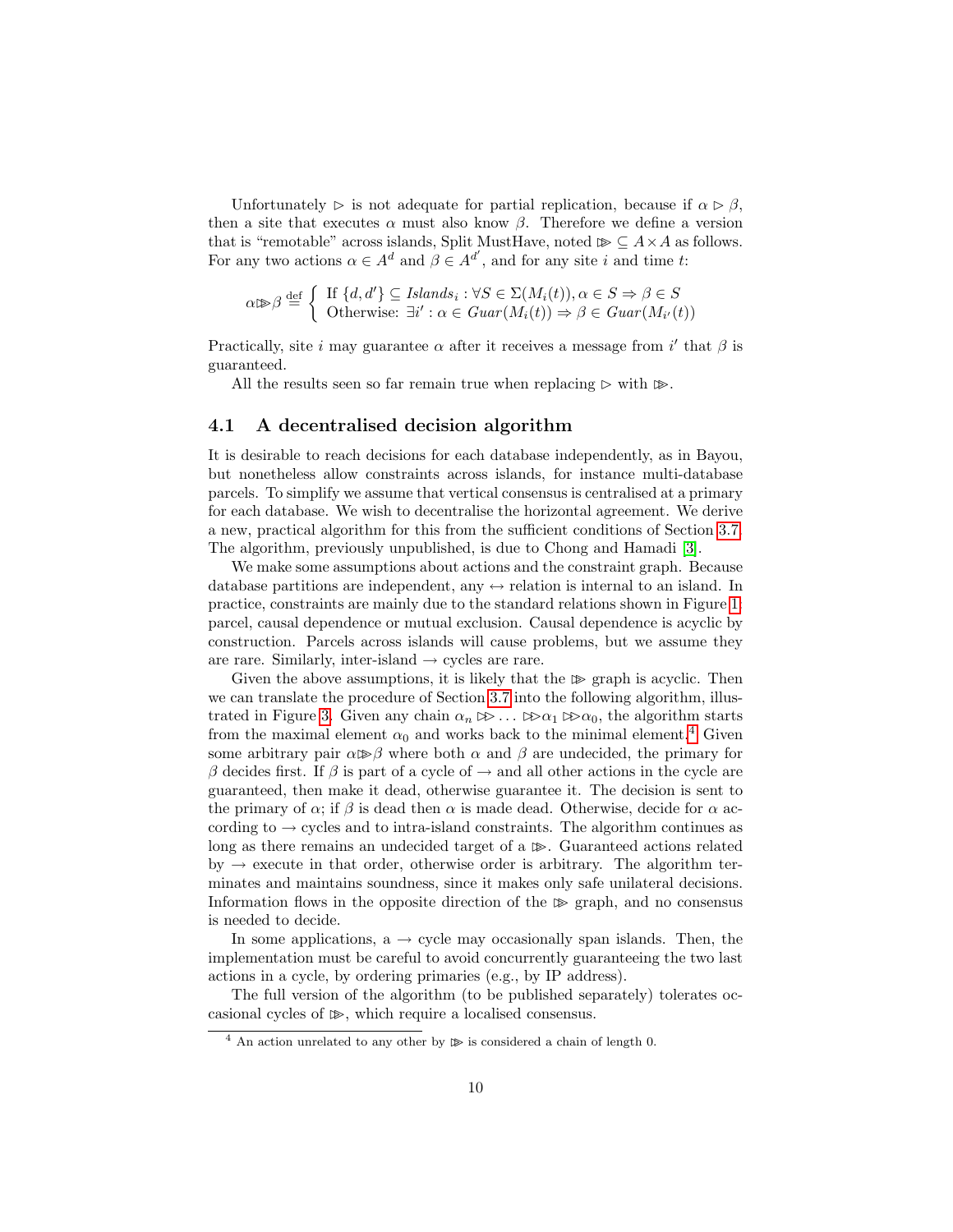## 5 Related work

Our survey of optimistic replication [14] motivated us to understand the commonalities and differences between protocols.

The relations between consistency and ordering have been well studied in the context the causal dependence relation [12, 13]. Our simpler and modular primitives clarify and generalise this analysis. The primitives are common to all protocols, as are the significant events of actions becoming guaranteed, dead, serialised, decided and stable.

Lamport's state-machine replication [10] broadcasts actions to all sites and ensures consistency because each site executes exactly the same schedule. This is a special case of our CSMP property. Sousa et al. [17] generalise Lamport's state-machine approach to the commitment of partially replicated databases.

Much formal work on consistency focuses on serialisability [1, 5]. CSMP constitutes a generalisation of serialisability.

As seen earlier, we can encode a linearisable protocol [9] with a transition rule.

The X-Ability theory [8] allows an action to appear several times in the same schedule if it is idempotent; for instance, retrying a failed action is allowed. Schedules are tested for equivalence after filtering out such duplicates. It would be interesting to encode their approach in our formalism, and analyse their assumptions, which are quite strong. This is left for future work.

Our approach has many similarities with the Acta framework [4, 5]. Acta provides a set of logical primitives over execution histories, including presence of an event, implication, and causal dependence and ordering between events. Acta makes assumptions specific to databases, such as the existence of transaction commit and abort primitives. The Acta description language is more powerful and is used to analyze protocols at a finer granularity. On the other hand, the action-constraint language is simpler; it is straightforward to translate most of the Acta dependencies into our language. Acta takes serialisability as the definition of consistency, and does not deal with partial replication.

Constraints  $\rightarrow$  and  $\triangleright$  were first proposed by Fages [6] for general reconciliation problems in optimistic replication systems.

### 6 Conclusions and future work

We presented a formalism for describing replication protocols and consistency. Our significant subsets are common to the many replication protocols that can be described in our language. We generalise a number of classical formulations of the consistency property and prove them equivalent. This underscores the deep commonalities between protocols that appear quite different on the surface. Although consistency entails global consensus in the general case, we exhibited some sufficient conditions for making local decisions. We provided the first formal definition of consistency for partial replication, and derived a new localised algorithm for this case. Our results apply to a broad range of protocols, both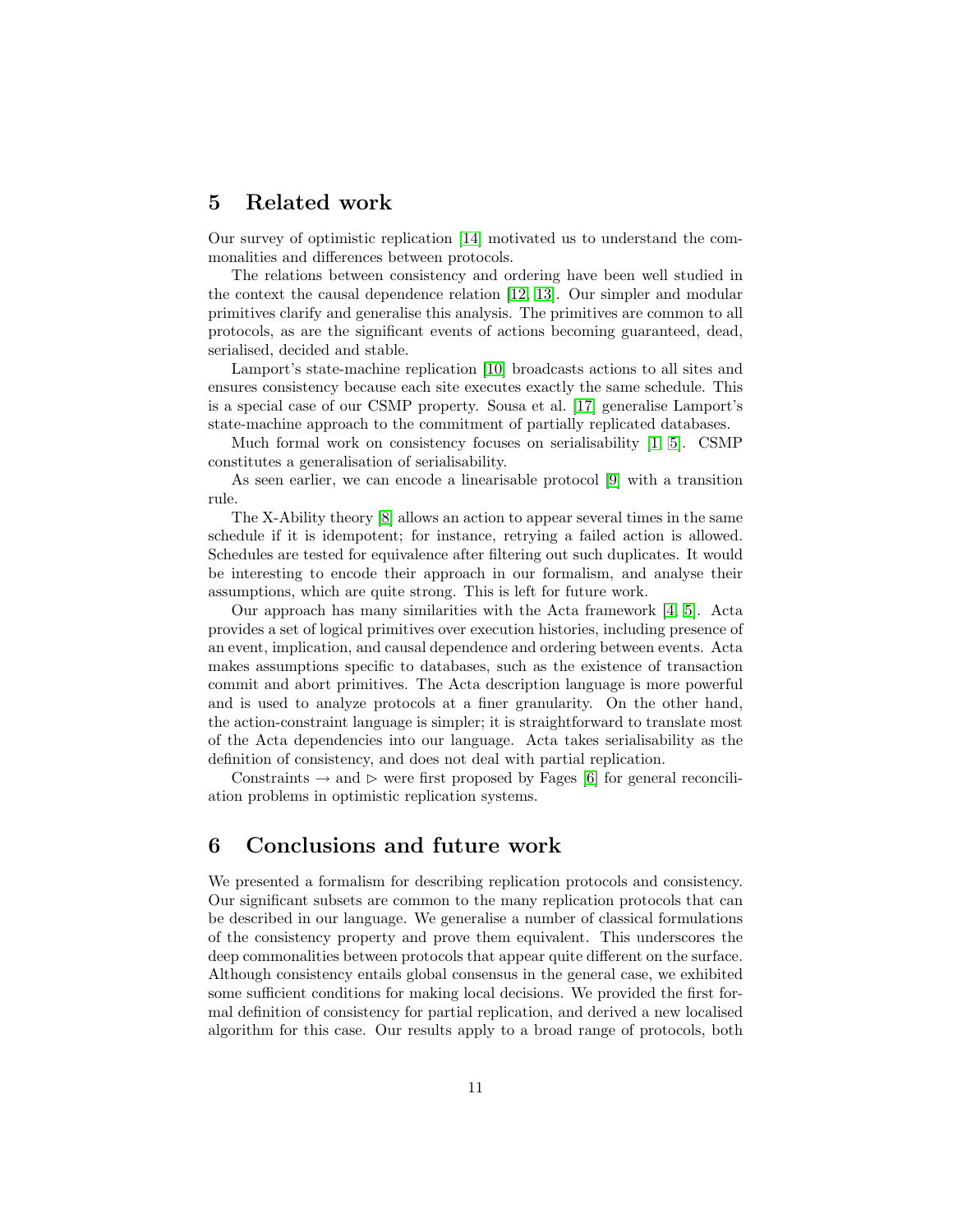pessimistic and optimistic.

This paper only presented the intuitions; the interested reader will find a fully formal treatment in our technical report [15]. The TR also contains a detailed description for a variety of diverse classical replication protocols, including consistency proofs.

The formalism rests upon only two binary constraints. This makes it easy to prove properties, and is powerful enough to incorporate all the classical replication protocols. However the semantics of some applications (e.g., a shared bank account) demand more powerful primitives. A possible direction is to generalise constraints to be n-ary and our significant subsets to patterns. Then the crucial safety property would be that the guaranteed and dead sublanguages are disjoint.

#### Acknowledgments

We thank Fabrice le Fessant for his participation to early stages of this work, and Tony Hoare, Miguel Castro and Patrick Valduriez for their encouragement and suggestions.

#### References

- [1] P. A. Bernstein, V. Hadzilacos, and N. Goodman. Concurrency Control and Recovery in Database Systems. Addison-Wesley, 1987. <http://research.microsoft.com/pubs/ccontrol/>.
- [2] A. D. Birell, R. Levin, R. M. Needham, and M. D. Schroeder. Grapevine: An exercise in distributed computing. Commun. ACM, 25:260–274, Apr. 1982.
- [3] Y. Chong and Y. Hamadi. Distributed IceCube. Private communication, Jan. 2004.
- [4] P. K. Chrysanthis and K. Ramamritham. ACTA: The SAGA continues. In A. K. Elmagarmid, editor, Database Transaction Models for Advanced Applications, chapter 10, pages 349–397. Morgan Kaufmann, 1992.
- [5] P. K. Chrysanthis and K. Ramamritham. Correctness criteria and concurrency control. In A. Sheth, A. K. Elmagarmid, and M. Rusinkiewicz, editors, Management of Heterogeneous and Autonomous Database Systems, chapter 10. Morgan-Kaufmann, 1998. <http://www-ccs.cs.umass.edu/db/publications/mdb.ps>.
- [6] F. Fages. A constraint programming approach to log-based reconciliation problems for nomadic applications. In 6th Annual W. of the ERCIM Working Group on Constraints, Prague, Czech Republic, June 2001.
- [7] A. Fekete, D. Gupta, V. Luchangco, N. Lynch, and A. Shvartsman. Eventuallyserializable data services. Theoretical Computer Science, 220(Special issue on Distributed Algorithms):113–156, 1999.
- [8] S. Frølund and R. Guerraoui. X-Ability: A theory of replication. In Symp. on Principles of Dist. Comp. (PODC 2000), Portland, Oregon, USA, July 2000. ACM SIGACT-SIGOPS.
- [9] M. Herlihy and J. Wing. Linearizability: a correcteness condition for concurrent objects. ACM Trans. Prog. Lang. Syst., 12(3):463–492, 1990.
- [10] L. Lamport. Time, clocks, and the ordering of events in a distributed system. Commun. ACM, 21(7):558–565, July 1978.
- [11] N. Preguiça, M. Shapiro, and C. Matheson. Semantics-based reconciliation for collaborative and mobile environments. In Proc. Tenth Int. Conf. on Coop. Info. Sys. (CoopIS), Catania, Sicily, Italy, Nov. 2003.